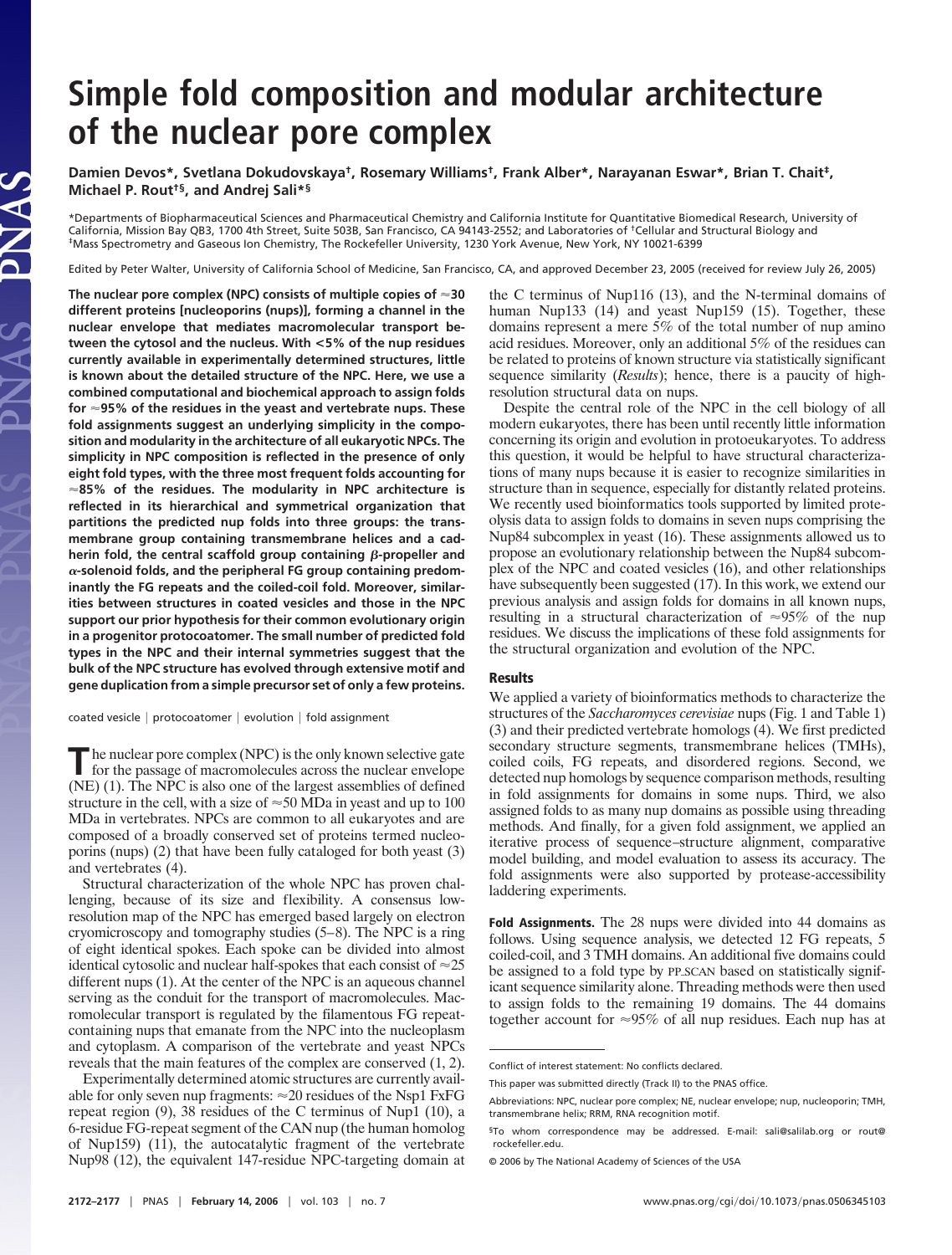|  |                   | 250<br>500<br>750<br>1000<br>1250<br>1500<br>1750                     |  |  |  |  |
|--|-------------------|-----------------------------------------------------------------------|--|--|--|--|
|  | Pom34             | مناباته                                                               |  |  |  |  |
|  | Ndc1              | <b>CHILL God Hall</b>                                                 |  |  |  |  |
|  | <b>Pom152</b>     | onesil, gana tasht ki i hadi ritik ilo didhishti da ba lati ki di kib |  |  |  |  |
|  | <b>Sec13</b>      | <b>OBDINE BJBDB</b>                                                   |  |  |  |  |
|  | Seh1              | <b>ANTOL MOLDAY</b>                                                   |  |  |  |  |
|  | <b>Nup145C</b>    | A Jone HA Handald Land                                                |  |  |  |  |
|  | Nup84             | <b>BAA A DEWAR A JARA</b>                                             |  |  |  |  |
|  | Nup85             | and the blood with the                                                |  |  |  |  |
|  | <b>Nic96</b>      | the Media dilution in the battle                                      |  |  |  |  |
|  | <b>Nup188</b>     | and takes a limited and the fills are maded in mille of the micro-    |  |  |  |  |
|  | <b>Nup192</b>     | 2,120,001 for AUGUST 112 SEAR 050, 10 JB 150151114 D. 115             |  |  |  |  |
|  | <b>Nup120</b>     | distant to militarity and called distantifica-                        |  |  |  |  |
|  | <b>Nup133</b>     | and it raids to refine the contract of the                            |  |  |  |  |
|  | <b>Nup157</b>     | cash dike mulikisha al- iki al-Malia iki da muli ama mula filak       |  |  |  |  |
|  | <b>Nup170</b>     | Long Studell, Halfmal in finition of Chairman Administrator Car-      |  |  |  |  |
|  | Nup82             | district a diff. or district.                                         |  |  |  |  |
|  | <b>Nup159</b>     | <b>TRAILIE AL</b>                                                     |  |  |  |  |
|  | Nup49             | <b>MA</b><br>muntu <sup>n</sup>                                       |  |  |  |  |
|  | Nup57             | imin no no                                                            |  |  |  |  |
|  | Nsp1              |                                                                       |  |  |  |  |
|  | Nup145N           | <del>1. Mill</del>                                                    |  |  |  |  |
|  | <b>Nup100</b>     | ant th<br><b>Kommunistischer Ausgeb</b>                               |  |  |  |  |
|  | <b>Nup116</b>     | <b>Julia</b><br><del>Tanthoma Miller Charles</del>                    |  |  |  |  |
|  | Nup <sub>53</sub> | مصالا المسطنته                                                        |  |  |  |  |
|  | Nup <sub>59</sub> | <del>տ, ուրգի հեշ</del> տ                                             |  |  |  |  |
|  | Nup42             | <b>Formation of the A</b>                                             |  |  |  |  |
|  | Nup60             | $d$ n alt $-$                                                         |  |  |  |  |
|  | Nup1              | data di activo<br>נה חו<br><del>mmmmmm</del>                          |  |  |  |  |

**Fig. 1.** Predicted secondary structure and fold types of the nups. The names of the nups are boxed according to the group they define: transmembrane (pink), scaffold (orange), and FG repeat (green). The black horizontal lines on the right represent the sequence of each yeast nup. The predicted  $\alpha$ -helices (magenta) and  $\beta$ -strands (cyan) are indicated by bars above each line. The height of the bars is proportional to the confidence of the prediction (39). Predicted transmembrane helices are shown in green, coiled coils are shown in red, FG repeats are shown in black, and unstructured regions are shown by an empty box. An orange block underlines regions of  $>$ 50 residues to which a fold type could not be assigned. Representative models of the nup domains are colored according to the fold type and are shown on the left. Models are not to scale for visualization reasons. There are eight fold types. First, a TMH segment (green) is a hydrophobic 15- to 30-residue helical segment that spans the membrane. Second, cadherin domains (dark blue) have  $\approx$ 110 residues that fold into a seven-stranded  $\beta$ -sandwich structure. Third,  $\beta$ -propellers (cyan) contain several blades arranged radially around a central axis, each blade consisting of a four-stranded antiparallel  $\beta$ -sheet. Fourth,  $\alpha$ -solenoid domains are composed of numerous pairs of antiparallel  $\alpha$ -helices stacked to form a solenoid. Fifth, coiled coils (red) generally display seven-residue repeats where the first and fourth residues of an  $\alpha$ -helix are often hydrophobic. The coiled-coil structure is formed by helices (generally two) twisting together to bury their hydrophobic seams. Sixth, disordered FG-repeat segments are indicated schematically by a black curve. Seventh, the autoproteolytic domain of Nup98 (yellow) adopts a half-open,  $\beta$ -sandwich-like fold dominated by a large  $\beta$ -sheet with helices capping two of its ends. Finally, the RRM (orange) is a two-layer  $\alpha/\beta$  sandwich typically found in proteins involved in RNA binding.

least one assigned domain. The only unassigned regions with  $>50$ residues include segment 200–500 in Pom152, short segments at the N termini of Nup145C, Nup85, Nup133, Nup157, and Nup170, as well as the extreme C termini of Ndc1 and Pom34 (Fig. 1). However, most of these unassigned regions are predicted to contain little regular secondary structure.

The 44 nup domains were assigned to only eight fold types (Fig. 1 and Table 1): the  $\alpha$ -solenoid fold covers the most residues (38%). The next most prevalent are the FG repeats (29%) and the  $\beta$ -propeller (16%) fold. Each of the other five fold types [the TMH fold, the cadherin fold, the coiled-coil fold, the autoproteolytic Nup98 domain, and the RNA recognition motif (RRM)] individually covers  $\leq 5\%$  of the total nup residues (Table 1).

In an effort to substantiate the yeast nup fold assignments and provide a complete structural coverage of the nups from yeast to vertebrate, we also assigned folds to the *Rattus norvegicus* nups (4) as well as their predicted *Homo sapiens* homologs. Although these orthologs generally share  $\langle 40\%$  sequence identity, their sequence similarity is statistically significant (i.e., the BUILD PROFILE  $E$  value is  $0.01$ . Fold assignments for nups from vertebrates matched those for their yeast homologs (Table 2, which is published as supporting information on the PNAS web site).

**Assessment of Fold Assignments.** Our fold assignments are supported by seven considerations. First, for 16 of the 19 domains assigned by threading (Table 1), the assignment was statistically significant as defined by the authors of the threading methods (18–21) for at least three of the four methods. In addition, no other fold type occurred as frequently in the list of significant hits for any of the assigned domains. Moreover, although there are numerous sequence and structure variations among proteins of the same fold, the different servers often selected the same template structures. The folds for the remaining three domains are supported by other considerations (see below). Second, despite their low sequence similarity, the human orthologs of the yeast nups independently share their fold assignments without exception (Table 2). Third,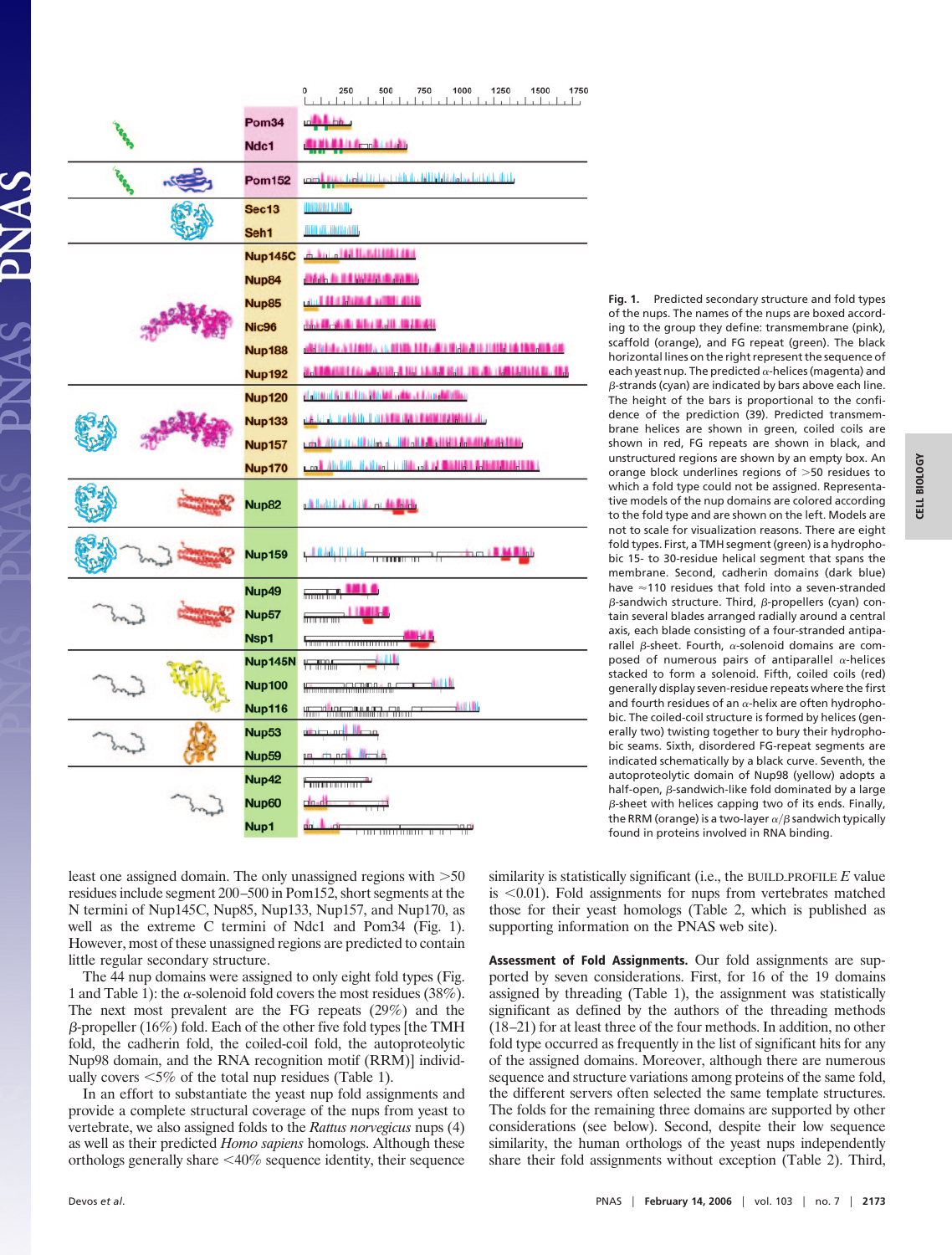|            |  | Table 1. Nup domains are predicted to be clustered into eight |  |  |  |
|------------|--|---------------------------------------------------------------|--|--|--|
| fold types |  |                                                               |  |  |  |

|                            |        | Domain          |                    |                        |  |  |
|----------------------------|--------|-----------------|--------------------|------------------------|--|--|
| Name                       | Size   | range           | Fold               | Z score                |  |  |
| POM34                      | 299    | $64 - 150$ (2)* | <b>TMH</b>         | n.a.                   |  |  |
| NDC1                       | 655    | $34 - 245(6)$ * | <b>TMH</b>         | n.a.                   |  |  |
| <b>POM152</b>              | 1,337  | 112-193 (3)*    | TMH                | n.a.                   |  |  |
|                            |        | 750-1,337       | Cadherin           | $-4.06(820 - 896)$     |  |  |
| SEC13 <sup>†</sup>         | 297    | $1 - 297$       | $\beta$ -Propeller | $-4.8(11-282)$         |  |  |
| SEH1 <sup>+</sup>          | 349    | $1 - 349$       | $\beta$ -Propeller | $-5.7(1-349)$          |  |  |
| <b>NUP145C<sup>+</sup></b> | 712    | 200-512         | $\alpha$ -Solenoid | $-10.4(234 - 690)$     |  |  |
| NUP84 <sup>+</sup>         | 726    | $1 - 726$       | $\alpha$ -Solenoid | $-10.9(301 - 726)$     |  |  |
| <b>NUP85<sup>+</sup></b>   | 744    | 100-744         | $\alpha$ -Solenoid | $-11.8(203 - 744)$     |  |  |
| <b>NIC96</b>               | 839    | $1 - 839$       | $\alpha$ -Solenoid | $-5.3(622-742)$        |  |  |
| <b>NUP188</b>              | 1,655  | $1 - 1,655$     | $\alpha$ -Solenoid | $-6.3(592 - 747)$      |  |  |
| <b>NUP192</b>              | 1,683  | $1 - 1,683$     | $\alpha$ -Solenoid | $-6.3(420 - 716)$      |  |  |
| <b>NUP120<sup>+</sup></b>  | 1,037  | $1 - 450$       | $\beta$ -Propeller | $-6.9(1-398)$          |  |  |
|                            |        | 500-1,037       | $\alpha$ -Solenoid | $-8.6(521-1,011)$      |  |  |
| NUP133 <sup>+</sup>        | 1,157  | 100-400         | $\beta$ -Propeller | $-8.0$ (1-300)         |  |  |
|                            |        | 500-1,157       | $\alpha$ -Solenoid | $-9.5(167-371)$        |  |  |
| <b>NUP157</b>              | 1,391  | 150-600         | $\beta$ -Propeller | $-6.3(167-371)$        |  |  |
|                            |        | 750-1,391       | $\alpha$ -Solenoid | $-6.5(860-1,195)$      |  |  |
| <b>NUP170</b>              | 1,502  | 150-600         | $\beta$ -Propeller | $-4.0$ (270-384)       |  |  |
|                            |        | 800-1,391       | $\alpha$ -Solenoid | $-7.7$ (879-1,345)     |  |  |
| <b>NUP82</b>               | 713    | $1 - 500$       | $\beta$ -Propeller | $-6.9(27-198)$         |  |  |
|                            |        | 550-713         | CC                 | n.a.                   |  |  |
| <b>NUP159</b>              | 1.460  | $1 - 400$       | $\beta$ -Propeller | $-8.1(1 - 400)$        |  |  |
|                            |        | 400-1,150       | FG                 | n.a.                   |  |  |
|                            |        | 1,250-1,460     | CC                 | n.a.                   |  |  |
| <b>NUP49</b>               | 472    | $1 - 250$       | FG                 | n.a.                   |  |  |
|                            |        | 350-400         | CC                 | n.a.                   |  |  |
| <b>NUP57</b>               | 541    | $1 - 250$       | FG                 | n.a.                   |  |  |
|                            |        | 350-450         | CC                 | n.a.                   |  |  |
| NSP <sub>1</sub>           | 823    | $1 - 600$       | FG                 | n.a.                   |  |  |
|                            |        | 650-823         | CC                 | n.a.                   |  |  |
| <b>NUP145N</b>             | 605    | $1 - 450$       | FG                 | n.a.                   |  |  |
|                            |        | 455-605         | Nup98              | $-8.8$ (456-605)       |  |  |
| <b>NUP100</b>              | 959    | $1 - 800$       | FG                 | n.a.                   |  |  |
|                            |        | 809-959         | Nup98              | $-7.5(808-955)$        |  |  |
| <b>NUP116</b>              | 1,113  | $1 - 950$       | FG                 | n.a.                   |  |  |
|                            |        | $963 - 1,113$   | Nup98              | $-9.2$ (970 $-1,108$ ) |  |  |
| <b>NUP53</b>               | 475    | 1-250, 356-475  | FG                 | n.a.                   |  |  |
|                            |        | $251 - 355$     | <b>RRM</b>         | $-4.8(249-342)$        |  |  |
| <b>NUP59</b>               | 528    | 1-288, 391-528  | FG                 | n.a.                   |  |  |
|                            |        | 290-390         | <b>RRM</b>         | $-4.5(267-384)$        |  |  |
| NUP42                      | 430    | $1 - 430$       | FG                 | n.a.                   |  |  |
| <b>NUP60</b>               | 539    | 150-530         | FG                 | n.a.                   |  |  |
| NUP1                       | 1,076  | 250-1,076       | FG                 | n.a.                   |  |  |
| Total                      | 24,117 | 22,876          | n.a.               | n.a.                   |  |  |
|                            |        |                 |                    |                        |  |  |

Shown are the number of residues in the corresponding nup sequence (size), an estimate of the domain range, the fold type of the corresponding model (where CC is coiled coil, FG is FG repeat, and Nup98 is the autocatalytic domain of Nup98), and *Z* scores of the comparative models (46) for the residues indicated in the parentheses. The predicted TMH, FG repeat, and coiled coil folds were not modeled. n.a., not applicable.

\*The value in parentheses is the count of TMHs.

†Indicates that the nup is characterized in ref. 16.

assessment scores for comparative models based on each fold assignment were statistically significant when compared against the best models generated for random sequences of identical amino acid residue composition and length; all of the nup models were at least four standard deviations away from the mean score of the random models (Table 1). Fourth, secondary structure predictions from sequences largely matched the secondary structures in the corresponding comparative models. The agreement is as high as 87% of the residues for some of the models, when a three-state assignment (helix, strand, and other) is used. This agreement is the maximum possible level of consistency given the  $\approx 75\%$  accuracy of the secondary structure prediction methods (22). Fifth, protease

accessibility laddering corroborates our fold assignments (Fig. 2; see also Table 3, which is published as supporting information on the PNAS web site). Limited proteolysis is expected to occur in regions that are exposed to the solvent and outside secondary structure segments, corresponding to domain boundaries and loops. Therefore, protease accessibility laddering can be used to test the predicted boundaries between domains and perhaps even regular secondary structure segments. For the multidomain nups, the strongest cleavage indeed occurs between the predicted domains (Fig. 2). Moreover, for the models in Table 1, 88% of the cuts occur within a residue of an exposed boundary of a regular secondary structure segment. In contrast, only 53% of the cuts are close to such boundaries in models of the same sequences based on randomly selected folds. This result is statistically significant with a *P* value of 0.05. Notably, proteolysis at equivalent sites is observed for Nup120 and Nup133 (16) as well as Nup157 and Nup170 (Fig. 2), which are all predicted to contain the same fold arrangement (Fig. 1 and Table 1). Sixth, circular dichroism and Fourier-transform infrared spectra of Nup85 are in agreement with our predictions, indicating a composition characteristic of  $\alpha$ -solenoid domains ( $\approx$ 50%  $\alpha$ -helix and  $10\%$   $\beta$ -sheet) (23). Similarly, the circular dichroism spectrum for Sec13 is also in agreement with our model ( $\langle 10\% \alpha$ -helix) (24). Finally, recent atomic structure determinations of the N-terminal domains of Nup133 (14) and Nup159 (15) as well as the NPCtargeting domain of Nup116 (13) directly confirmed our predictions for these proteins.

## **Discussion**

We assigned folds to most domains in nups from *S. cerevisiae*, *R. norvegicus* and *H. sapiens*. These assignments pointed to a simplicity in the composition and modularity in the architecture of the NPC. The simplicity of the composition is reflected in the presence of only eight predicted fold types, most composed of multiple, simple repetitive units (Fig. 1 and Table 1). The modularity of the architecture is reflected in the partitioning of the nups according to their predicted folds into only three groups (Fig. 3). Such simplicity and modularity suggests that the evolution of the NPC occurred by many intragene and full-gene duplications followed by divergence.

**Simplicity of the NPC Composition.** The composition of the predicted domain folds in the yeast NPC is exceedingly simple, given that the NPC is an  $\approx$ 50-MDa complex consisting of  $\approx$ 480 proteins of  $\approx$ 30 different types. The three most frequent domains (i.e., the  $\alpha$ -solenoids, FG repeats, and  $\beta$ -propellers) account for 83% of the residues, whereas only five further fold types (i.e., the TMH, cadherin, coiled-coil, Nup98, and RRM folds) account for most of the remainder. The increased proteolytic susceptibility of the unassigned fragments suggests that they are enriched in unstructured and/or flexible regions. Therefore, with a possible exception of small undiscovered domains in the two membrane proteins Ndc1 and Pom34, it is likely that folds for all domains with defined structure have been detected. Thus, the conclusion that a small number of repeat elements is sufficient to build the NPC is unlikely to change.

**Simplicity of the NPC Architecture.** The simplest possible architecture of the NPC must include membrane proteins for the anchoring of the NPC into the NE, the scaffold proteins that provide the framework for assembling the NPC, and the selective filter that presumably lines the central passage through which the transport occurs (1, 25). The fold assignments can be easily interpreted in terms of such a simple architecture as follows (Fig. 3).

The first group consists of the three membrane-spanning nup proteins, which were predicted to contain transmembrane  $\alpha$ -helices and the cadherin fold (Fig. 1) and form the outermost group of nups (Fig. 3*b*) (3). The transmembrane  $\alpha$ -helices of these pore membrane proteins likely help to anchor the NPC in the NE; in addition, they may help in stabilizing the curvature of the NE through the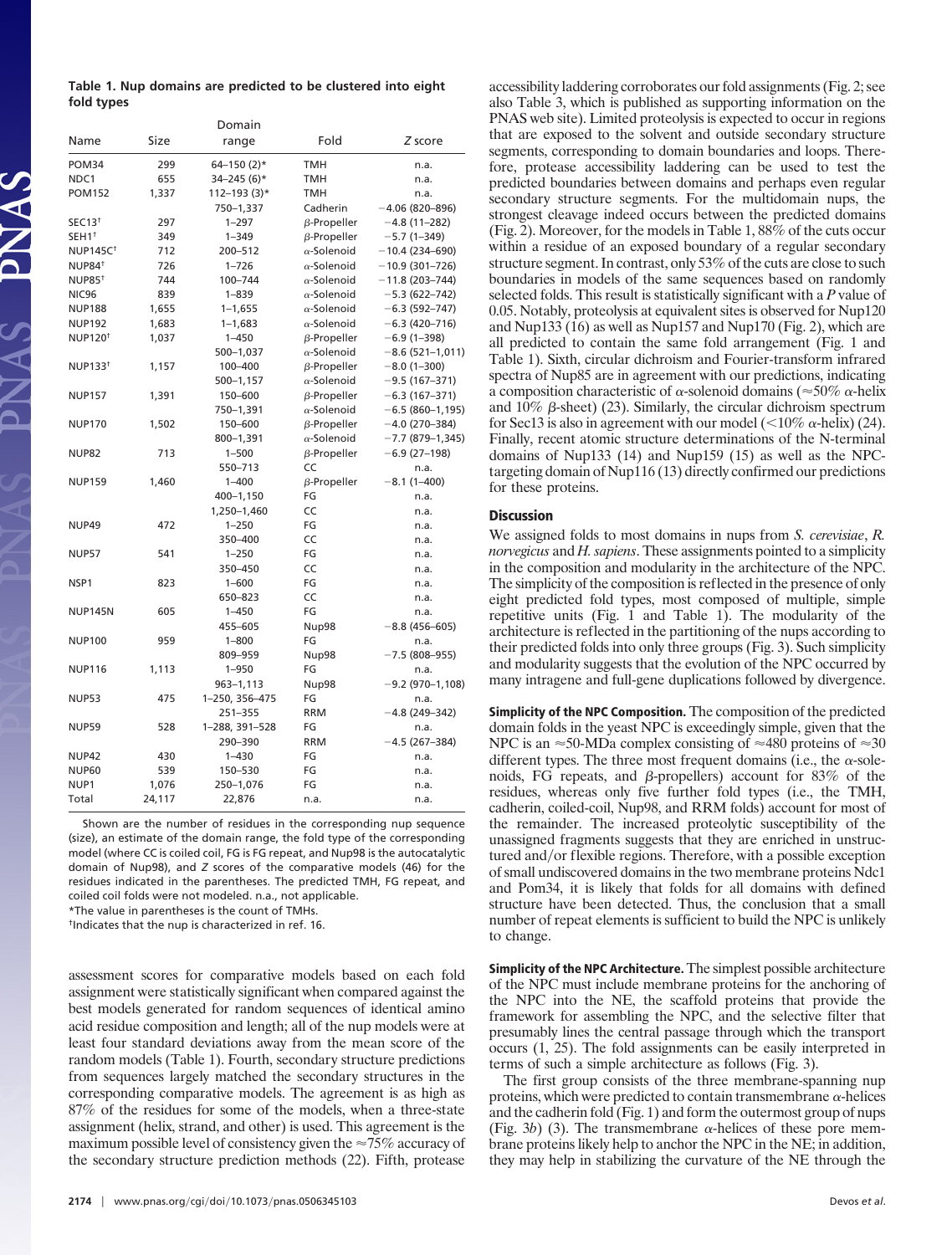

**Fig. 2.** Mapping of domains of the yeast nups by protease accessibility laddering. The gels show immunoblots of limited proteolysis digests for Protein A-tagged versions of the nups. Each full-length nup is indicated by an arrow on the left side of the gel, as are the sizes of marker proteins (expressed in kDa). Secondary structure predictions are shown by using the conventions in Fig. 1. Proteolytic cleavage sites are identified by small, medium, and large arrows for weak, medium, and strong susceptibility sites, respectively. Where necessary, uncertainties in the precise cleavage positions are indicated by lines to the left of the sequence.

cadherin domains of Pom152. The cadherin domain has been observed to provide a bridge between two membranes (e.g., in desmosomes) (26). It is conceivable that it plays an equivalent role in stabilizing the interaction between the outer and inner nuclear membranes of the NE.

The second group is formed by the nups predicted to contain primarily the FG repeat and coiled-coil domains, in addition to the infrequent Nup98 and RRM folds (Fig. 1). The FG repeats were shown to provide low-affinity, high-specificity interactions with transport factors involved in active transport through the NPC (27) and appear overall to be localized toward the inside of the NPC (3). Therefore, it is reasonable to suggest that this second group of nups coats the central pore surface (Fig. 3*b*), providing an interaction region for transport factors around the central channel of the NPC. Moreover, the frequent mediation of protein interactions through coiled coils (28) suggests that the coiled-coil domains anchor the FG nups into the bulk of the NPC.

The third group consists of the nups predicted to contain only  $\alpha$ -solenoid and  $\beta$ -propeller folds (Fig. 1). Every nup without a transmembrane helix, FG repeat, or coiled-coil domain contains the  $\alpha$ -solenoid or  $\beta$ -propeller or both folds. Given the proposed outer and inner groups of the membrane and FG nups, respectively, we suggest that the third group of nups forms the structural scaffold of the NPC located mainly between the outer and inner groups, thus anchoring the two groups to form a complete NPC (Fig. 3*b*). This proposal is further supported by our previous observation relating the seven nups in the Nup84 subcomplex to the proteins covering the clathrin, COPI, and COPII coated vesicles (16). In coated vesicles, the clathrin-like and adaptor proteins constitute the structural scaffold of the protein coat surrounding the membrane of the vesicle in a lattice fashion (29), perhaps similarly to the role of the scaffold nups in the NPC. We extend the original proposal [the ''protocoatomer hypothesis'' (16)] and suggest that most if not all of the scaffold nups and the coated vesicle proteins originated from a common precursor complex (i.e., the protocoatomer). Both  $\alpha$ solenoid and  $\beta$ -propeller folds provide extensive solvent-accessible surfaces that appear well suited for binding other proteins. Moreover, the  $\alpha$ -solenoid and  $\beta$ -propeller folds seem to be sufficiently robust for significant variation in sequence while retaining the core structure, thus allowing optimization of interactions with a multitude of other partners.

The fold assignments for the nups, therefore, (*i*) reinforce the protocoatomer hypothesis (16), (*ii*) extend the hypothesis to all of the nups in the scaffold group, (*iii*) imply that the scaffold nups form the structural core of the NPC, and (*iv*) further indicate that same aspects of the organization of the NPC are similar to those of coated vesicles.

**Evolution of the NPC.** The simplicity of the putative NPC composition and architecture also suggests how the NPC evolved. The three major predicted domain types in nups ( $\alpha$ -solenoid, FG repeat, and  $\beta$ -propeller) are composed of repeat motifs. This observation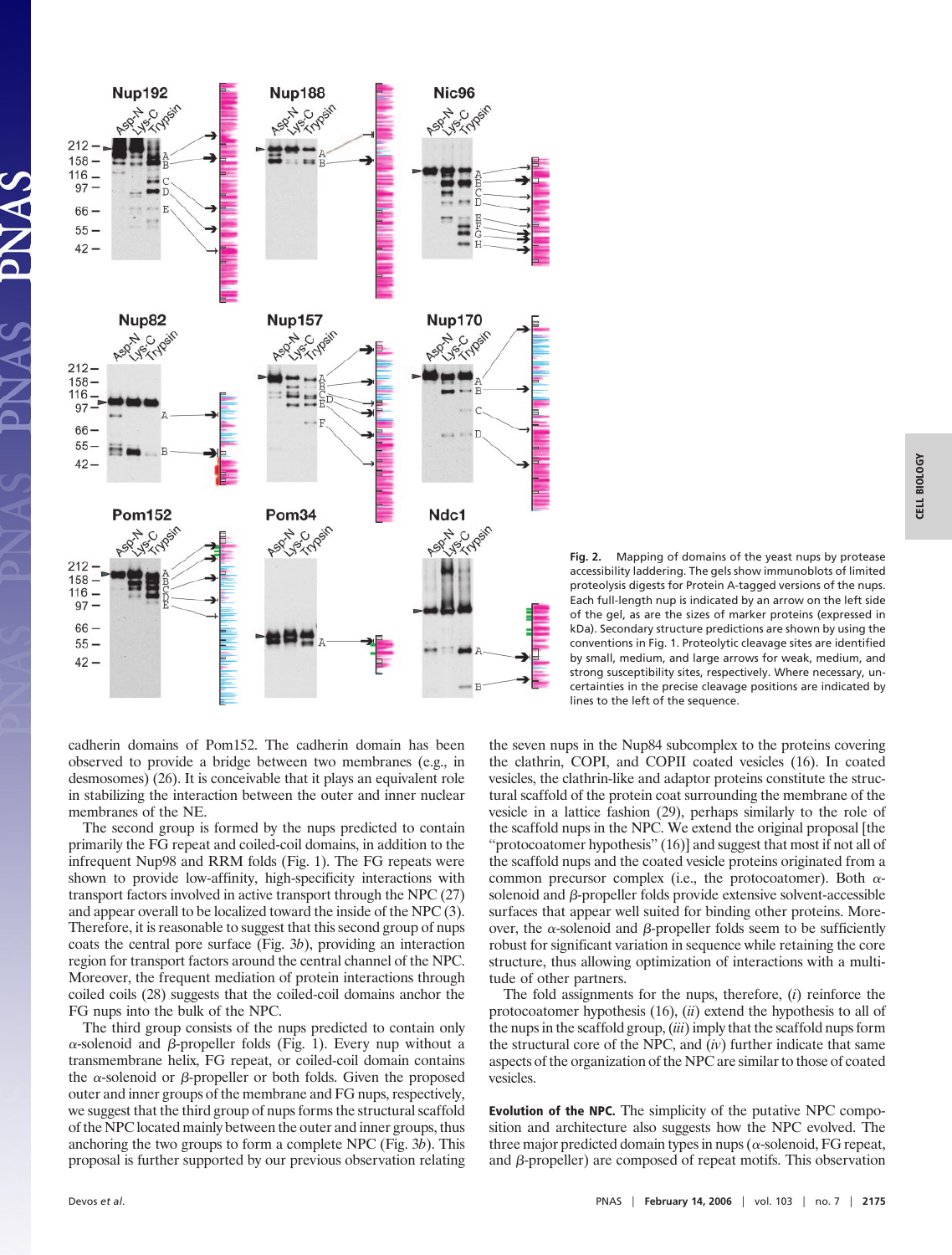

**Fig. 3.** Simplicity of the fold composition and modular architecture of the NPC. (*a*) The schematic structure and hierarchy of the NPC. Most of the nups consist of sequence repeats (step I). The nups assemble into multiple copies to form each half-spoke (step II) that dimerize to form the spokes (step III), which are themselves repeated eight times to form the complete NPC (step IV). (*b*) The architecture of the NPC ring, viewed in the plane of the NE, is segregated into the membrane (pink), scaffold (orange), and FG (green) groups. The domain fold types assigned to each group are indicated on the left side of the schema. The schema illustrates the coarse organization of the NPC and is not a precise map of the three-dimensional nup locations.

indicates extensive intragenic duplication in the evolution of the NPC and is consistent with a prior observation that repeat proteins play an important role in eukaryotic evolution in general (30). In folds with repeats, the number of repeats can vary even between orthologs, indicating that rapid loss and gain of repeats occur frequently. Indeed, such variation in repeat number is seen for the FG repeats of Nsp1, even in different strains of the same species (31). Sequence similarity among repeats may erode quickly, which makes the reconstruction of the evolutionary trajectory difficult despite common features in sequence and structure.

The eight predicted fold types of the 44 assigned domains comprising the 28 yeast nups indicate extensive gene duplication and structural redundancy in the building blocks of the NPC; all of the nups presumably originated from a minimal set of precursor proteins by extensive intragenic and intergenic duplication events. In fact, the same eight fold types are also found in the nups from *H. sapiens*. Interestingly, additional domains are found in higher eukaryotic nups. These predicted domains include zinc finger, Ran binding, Ran GAP (a GTPase activating domain for Ran), and cyclophilin domains. Many of these domains occur within a single protein, Nup358, a 3,224-residue vertebrate protein (32, 33). These domains constitute additional elaborations to the core NPC that occurred during the diversification of eukaryotes.

**Karyopherins.** Karyopherins mediate the specific transfer of cargo macromolecules through the NPC via their interactions with the FG nups (27). The crystallographic structures of karyopherins show that they assume an  $\alpha$ -solenoid fold (34). We have proposed here that approximately one-third of the nups also contain  $\alpha$ -solenoid domains. Moreover, these  $\alpha$ -solenoid-containing nups, like other nups, can dynamically associate and dissociate from NPC (35). This mobility is linked with the targeting of the  $\alpha$ -solenoid-containing nups to more than one kind of structure in the cell; for example, a complex of several  $\alpha$ -solenoid-containing nups localizes to kinetochores during mitosis (36), perhaps reflecting an ancient association between kinetochores and the NE that is still seen in dinoflagellates (37). Given these considerations, it is tempting to suggest that the karyopherins and the  $\alpha$ -solenoid nups may share the same ancient precursor. According to this proposal, karyopherins evolved from the nups that were an integral structural part of an early NPC but diverged so that the interaction became transient as required by a developing cargo transport function.

**Evolution and Emergence.** The concept of emergence suggests that, in a structured system, at each level, units associate to form a unit of the level above (38). Each new unit formed by the integration of subunits from the level below has ''emerged'' characteristics and capacities not present at any lower level of integration. This emergence can be observed in the NPC model, in which individual sequence motifs multimerize to form much larger proteins (Fig. 3*a*, step I) that assemble into multiple copies to form each half-spoke (Fig. 3*a*, step II) that eventually dimerize to form the spokes (Fig. 3*a*, step III), which are themselves repeated eight times to form the complete NPC (Fig. 3*a*, step IV). Thus, the entire NPC appears to be based on the hierarchical repetition of simple structural motifs to form an elaborate structure. In addition, it is reasonable to